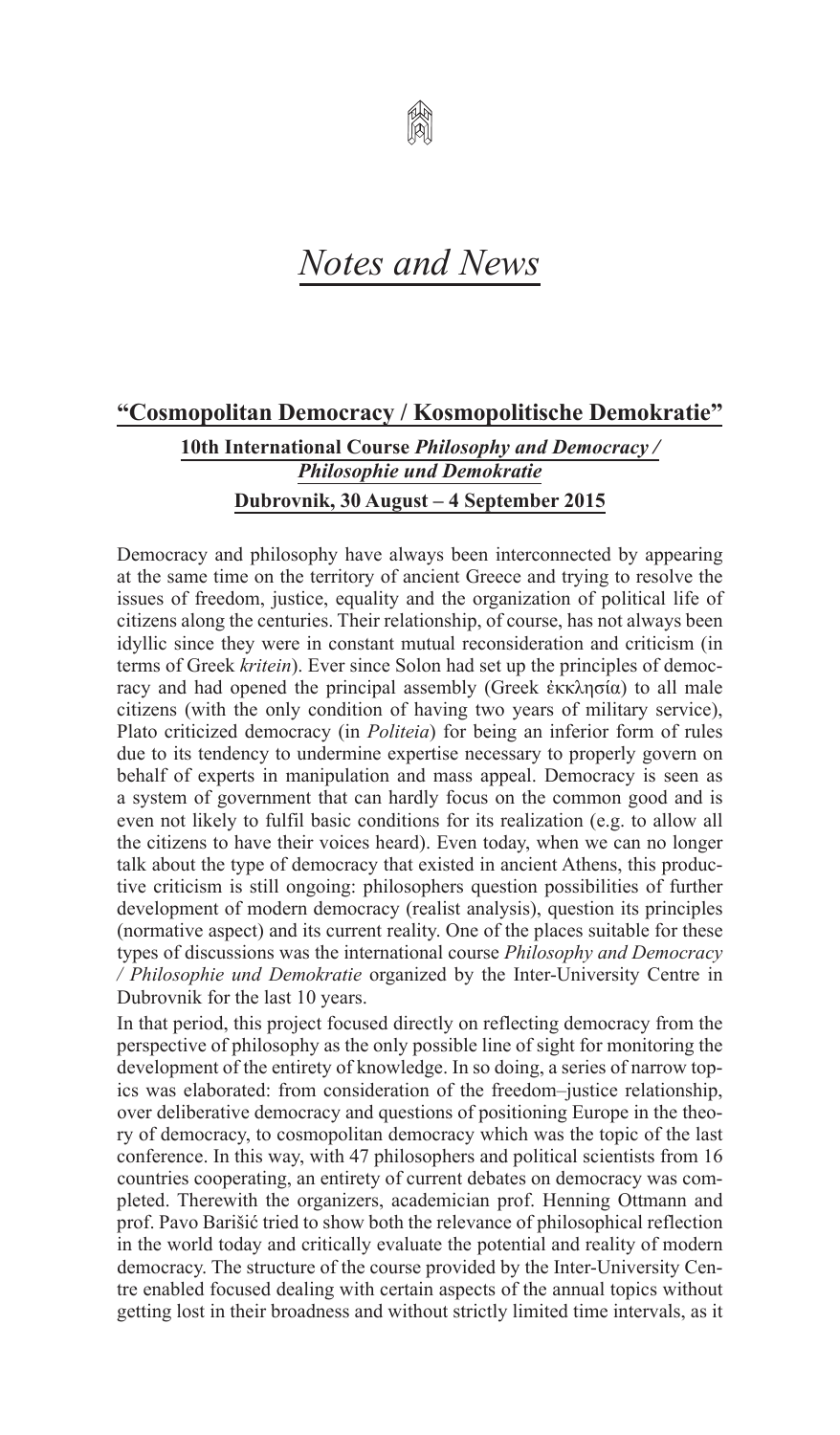is unfortunately the case, for practical reasons, with most other conferences. In addition, by means of realization of the program in English and German the highest possible level of joint discussions among local and foreign participants has been achieved.

In the opening lecture of the last course, titled "Kosmopolitische Demokratie", Henning Ottmann pointed out how the idea of the cosmopolitan democracy was developed by David Held and Ulrich Beck in the 1990s. This idea was the result of a search for the third route between the right and the left solutions for social democracy. This third route was also, as considered in the theories of globalization, tantamount to the notion of the global democracy, which is in the focus of contemporary discussions in the field of theories of democracy and history. As the Course Director, Henning Ottmann also presented a wide range of topics, which were supposed to be the focus of this course: from ideas of global governance and world state to ideas of world republic, experience with cosmopolitanism and dangers of the imperial rule in the new political constellation.

Pavo Barišić, also the Course Director, highlighted that our idea of cosmopolitan democracy arose under completely different historical and political circumstances than the very first notions of democracy and cosmopolitanism born in the ancient Greece. Our idea, even though etymologically grounded in the ancient Greek and associated to those notions, originated from our contemporary experience: omnipresent globalization and predominant concept of liberal democracy. To clarify its meaning, Barišić focused on its two major points: democratization of global politics and globalization of democracy. Positioning cosmopolitan democracy (with a special focus on its soft variant), in relation to the aforementioned, shed light on its role and place in the spectrum of international political relations. Barišić also took into consideration objections and controversies, as well as the limits of possible implementation of the present theories of cosmopolitan democracy, world government and global governance.

In addition to these differences in the political world organization, Mislav Kukoč stressed the difference in the ideological naming of what we see as global unification and/or linkage. On the one hand, we have globalization which is understood as objective reality with all its positive and negative aspects. On the other hand, we have globalism as a doctrine and ideology of unity and interdependence of the whole world (in opposition to particular identities presented in the idea of modern nation state) and as a code for neoliberal policies directed from the world power centres. Unlike a similar notion of cosmopolitanism that points out cultural identity of the pre-national "citizen of the world" and the notion of internationalism as ideological concept of the revolutionary brotherhood of nations, globalism is based on economic, informational and intellectual connection and dependence at the global level in the imaginary post-state constellation. The idea of globalism, Kukoč warns, (ideologically) can be based both on western hegemony (either cultural or of any other kind), or on ideas of socialist internationalism that, as history has proved, were used as a fig leave for the Russian hegemony. In any case, it is about opening the place for hegemony, because of what cosmopolitanism, besides differing to patriotism, can also successfully be positioned opposed to both internationalism and globalism in general.

Although cosmopolitanism thus appears as a way to address political problems that elude the limitations of national states in situations where international economic and political reality have a significant role, the question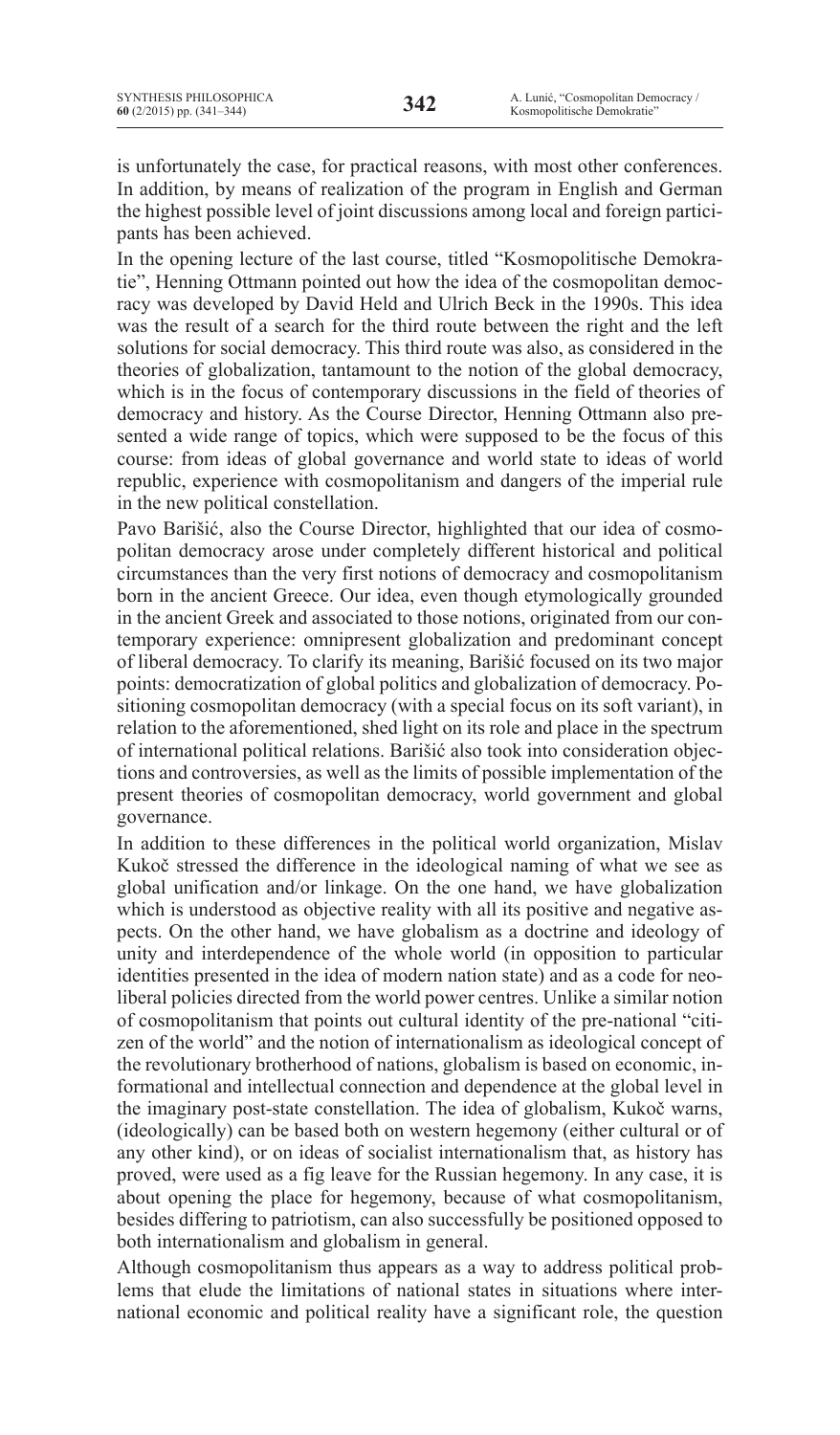arises not only of its position within the framework of modern international political theory, but also with regards to the consequences that it brings to the carriers of political rights. Christo Todorov, who has dealt with the question of the carriers and the meaning of responsibility in cosmopolitan democracy, has pointed this out. Olga Simova has carried on in his wake, who, in the wake of David Held, one of the central carriers of the modern idea of cosmopolitan democracy, problematizes the relationship between constitutionalism and democracy, as well as the trends of spreading democracy: on the one hand, horizontally beyond the national boundaries of a modern democratic state, and on the other hand, vertically, through the deepening of democracy in an individual political community through the introduction of its principles throughout society. This discussion, conceived as a questioning of Held's arguments and a dialogue with the current authors, is a hypothesis of the evaluation of the normative field of the project of cosmopolitan democracy.

Stjepan Radić also began from the normative content of the concept of cosmopolitan democracy that made him confront reality: while on the one hand the idea of cosmopolitanism romantically asserts the importance of openness, tolerance and empathy, Radić noticed that in practice they are often used as a justification for cultural and moral relativism. The question that then preoccupies him is in what way, departing from the position of communitarianism, can we connect particular communities of a concrete political community and the universal canonical value system. Are they necessarily in conflict, as per moral relativists, or can they exist in a conditioned relationship seeing as universal values must be set in concrete societal values, and basic values must have a universal nature? In his problematization, Radić relies on Charles Taylor, whose theory is analysed in more detail by Hasnije Ilazi.

Ilazi discussed modernity as a secular age and phenomena of religious expansion within the modern secular societies. Starting points for this discussion were the understanding of the relationship between secularism and selfidentity on the one hand, and relationship between individual and collective identity in the scope of new reaffirmation of the religion as a way of life on the other. More closely, Ilazi discussed impacts of globalization on contemporary identities, including the aforementioned phenomena of popularization of religious life.

Examination of possibilities of the theoretical concept within the new context of globalization is what Marita Brčić Kuljiš also focused on in her paper titled "Cosmopolitan Distributive Justice: Globalizing Rawls". Brčić Kuljiš examined Rawls' principles of distributive justice applicable in the context of the cosmopolitan democracy. Even though Rawls himself related distributive justice to a specific and limited political community (within the state borders), Brčić Kuljiš argues that in the current age of globalization our responsibility towards foreigners (the term covering all those who are not part of our political community) should not include only the need for humanitarian assistance, but the new idea of a global distributive justice as well.

On the other hand, Sulejman Bosto discussed Ulrich Beck's concept of cosmopolitan realism. More precisely, Bosto's contribution dealt with conceptual and empirical tensions between cosmopolitisation of a living environment and life practices on the one hand, and grounding of the political within ethnocentrism and state borders on the other. By questioning both the myth of communitarianism and self-misunderstanding of the methodological nationalism, Beck's idea is seen as an alternative to old political paradigms of nationalism, socialism, communism, and neoliberalism, as well as of utopian